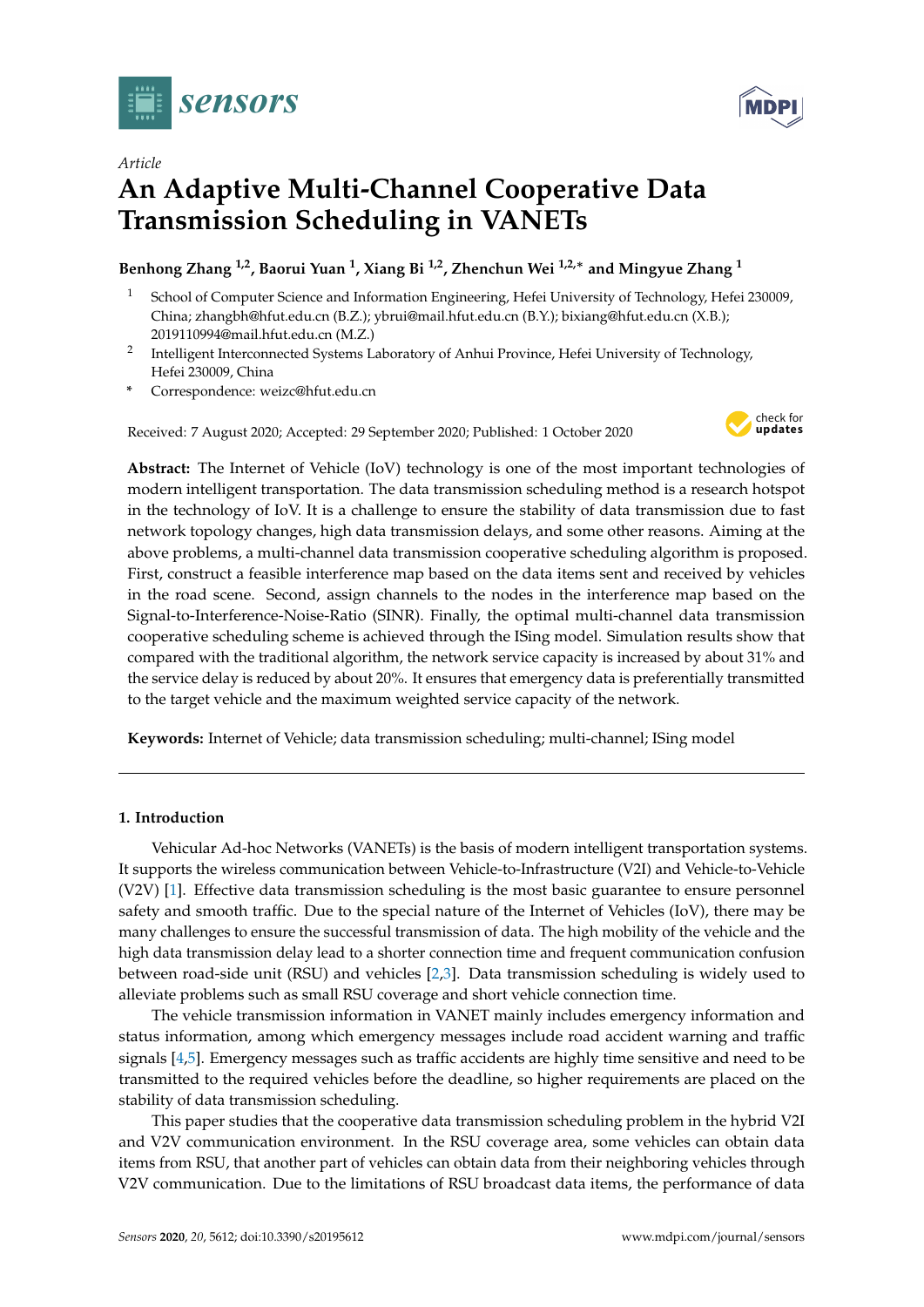transmission can be enhanced by using the capacity of V2V communication. Vehicles sharing data using V2V communication can reduce the redundancy of using V2I communication to broadcast the same data item, thereby improving RSU bandwidth efficiency. In addition, through the reusability of space, the vehicle V2V communication can distribute multiple data items at the same time without interference. In particular, the main contributions of this paper are outlined as follows:

- This paper studies the data dissemination scheduling problem of V2I and V2V cooperative communication in a multi-channel environment maximize the weighted service capacity of data transmission. The data items are given a weight indicating the degree of urgency to ensure that the emergency data items are transmitted to the target vehicle before the deadline;
- We construct the interference graph based on the data dissemination cooperative scheduling problem and proposed the multi-channel cooperative data transmission scheduling (MDTCS) algorithm to solve the graph. The first part of the MDTCS algorithm is a greedy algorithm based on Signal-to-Interference-Noise-Ratio (SINR) to assign different channels to the vertices in the graph to solve part of the interference, which effectively reduces the waste of channel resources. The second part is a greedy selection algorithm based on the ISing model to solve the maximum weighted independent set in the scheduling graph, that is, the obtained independent set represents the optimal data transmission strategy;
- The simulation experiments prove that the performance of the proposed algorithm is better than some existing solutions.

The rest of this paper is organized as follows. Section [2](#page-1-0) reviews the related work. Section [3](#page-2-0) describes the system model and Section [4](#page-4-0) describes the multi-channel data transmission cooperative scheduling process. Section [5](#page-9-0) analyzes the performance of the proposed algorithm through simulation experiments. In Section [6](#page-12-0) the whole paper is concluded.

## <span id="page-1-0"></span>**2. Related Work**

In recent years, research on the data transmission mechanism of the Internet of Vehicles mainly includes Media Access Control (MAC) protocols and data routing strategies [\[6\]](#page-13-5). Relevant research will be introduced separately below.

Guo et al. [\[7\]](#page-13-6) proposed an adaptive collision-free MAC protocol based on a dynamic Time Divided Multiplexing Access (TDMA) mechanism. The RSU can dynamically maintain a list of vehicle allocation time slots in its coverage area. Vehicles transmit data according to the slot allocation scheme broadcast by RSU. Chen et al. [\[8\]](#page-13-7) proposed a new adaptive coding strategy. This strategy uses effective data structures and pruning techniques to reduce the search space. Dang et al. [\[9\]](#page-13-8) Proposed a MAC protocol that allows vehicles to broadcast secure data packets twice during the control channel interval and the service channel interval. Vehicles can send service packets within the control channel interval to improve service throughput. Gupta et al. [\[10\]](#page-13-9) proposed a MAC protocol based on clustering cognition. When channel resources are insufficient, this protocol ensures the successful transmission of secure information at the cost of insecure information, thereby reducing delay and improving channel utilization. Nguyen et al. [\[11\]](#page-13-10) proposed a hybrid TDMA/CSMA multichannel MAC protocol for VANETs that allows efficient broadcasting of messages and increases throughput on the control channel. Hwang et al. [\[12\]](#page-13-11) proposed a lightweight data distribution protocol to solve the data distribution problem. By using the IEEE 802.11 management frame format for data transmission, there is no need to perform a link setting process in advance. Nguyen et al. [\[13\]](#page-13-12) proposed a MAC protocol that can be applied to different traffic density. The Markov chain is used to study the multi-channel MAC protocol under saturated and unsaturated data traffic conditions, thereby reducing the service delay of data transmission. Karabulut et al. [\[14\]](#page-13-13) proposed a novel orthogonal frequency division multiple access-based efficient cooperative MAC protocol for VANETs. Siddik et al. [\[15\]](#page-13-14) propose a speed aware fairness-enabled MAC protocol that calculates the residence time of a vehicle in a service area by using mobility metrics such as position and speed to synthesize the transmission probability of each vehicle concerning its residence time.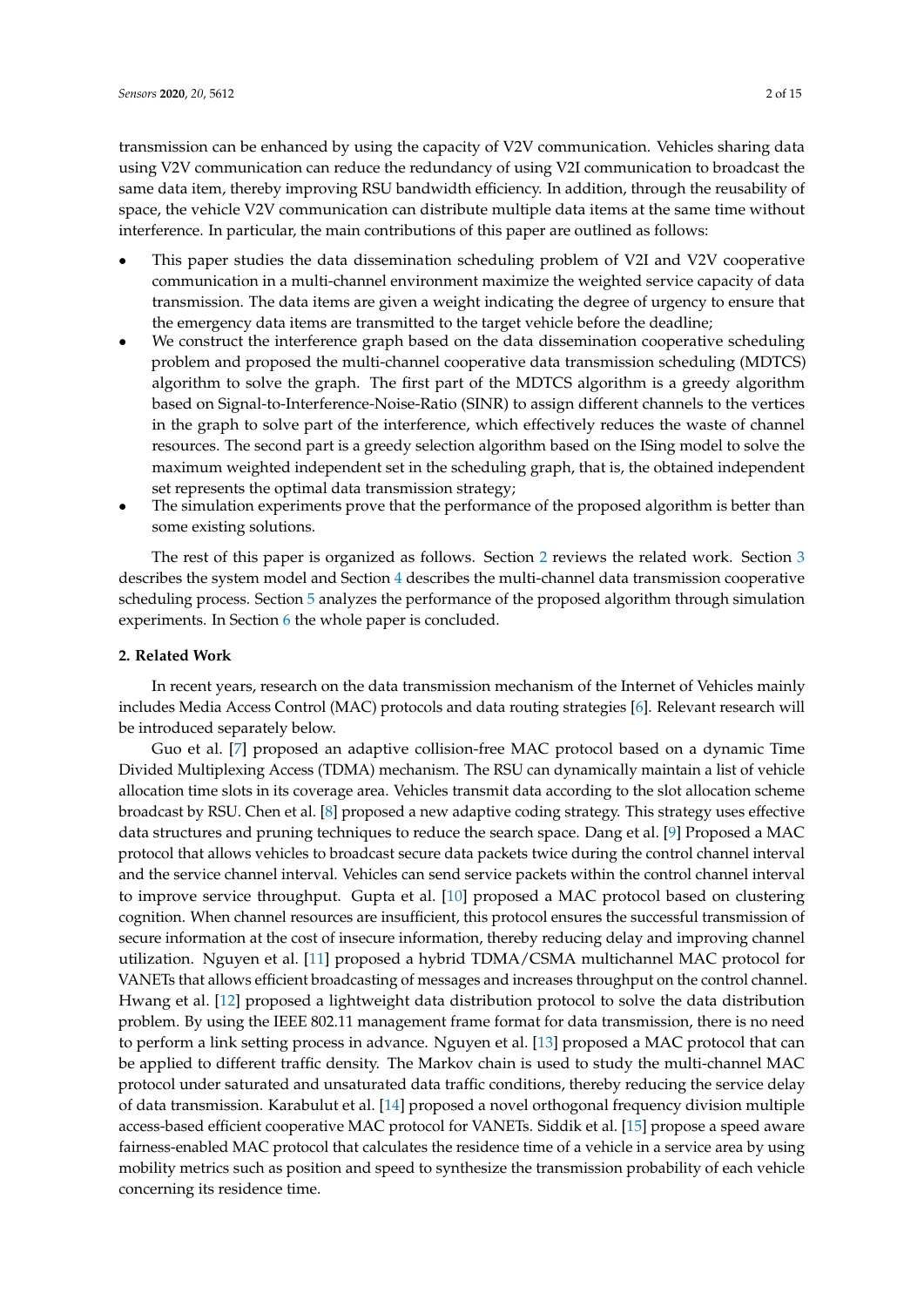The above introduction is about the research of data transmission in the MAC protocol. Data routing scheduling is also a research hotspot of the Internet of Vehicles. Liu et al. [\[16\]](#page-13-15) proved the vehicle data transmission in the RSU coverage area as an NP-hard problem and then proposed a heuristic algorithm to solve the optimal transmission strategy, which effectively improved the network throughput. Azizian et al. [\[17\]](#page-13-16) proposed a distributed clustered transmission scheduling scheme. This scheme provides contention-free transmission opportunities for sending vehicles by allocating time slots to different subsets, thereby improving network throughput. Zeng et al. [\[18\]](#page-13-17) proposed a channel prediction data transmission scheduling algorithm. The least-square algorithm is used to predict the channel state to complete the data transmission scheduling. Wang et al. [\[19\]](#page-13-18) proposed a dynamic clustering mechanism that considered the real-time position and speed of the vehicle. With RSU assistance, vehicles can dynamically join or leave clusters based on their real-time speed, which significantly improves the data transmission volume of vehicles in areas not covered by RSU. Dai et al. [\[20\]](#page-13-19) proposed an adaptive scheduling (RCAS) algorithm based on RSU cooperation. The algorithm designed three mechanisms, including RSU centralized scheduling mechanism, vehicle temporary scheduling mechanism, and cluster management mechanism. Zhao et al. [\[21\]](#page-13-20) proposed an optimization problem of minimizing the total number of time slots required for safety information sharing in VANETs. It narrows the feasible solution space through a clustering algorithm, which then minimizes the total number of time slots required for security information sharing in VANET. Benkerdagh et al. [\[22\]](#page-14-0) performed data processing before the propagation process by building a fast and stable clustering scheme to improve message delivery time and obtain effective bandwidth consumption.

Data transmission scheduling on the Internet of Vehicles usually requires the assistance of RSU and the data transmission mode includes two communication modes: V2V and V2I. Busanelli et al. proposed a multi-hop probability broadcast protocol. In the highway scenario, the vehicle can only use the V2I communication mode to receive data items through RSU broadcast and by considering the physical characteristics of the network to ensure that the vehicle is not affected by traffic density when receiving data. The proposed algorithm does not consider data transmission scheduling in V2I and V2V mixed network environment. Liu et al. [\[23\]](#page-14-1) proposed a single-channel Cooperative Data Dissemination (CDD) algorithm and used a greedy algorithm to solve the scheduling scheme. It is the first time that a centralized RSU is proposed to control the V2I and V2V coordinated communication data transmission, which proves that the coordinated data transmission scheduling problem is an NP-hard problem. Then the coordinated data transmission scheduling is transformed into the largest independent set in the interference graph. Finally, the RSU broadcasts to all vehicles to communicate correspondingly to improve network throughput. Peng et al. [\[24\]](#page-14-2) proposed a Multi-Channel VANET-Data Transmission Scheduling (MCV-DTS) algorithm for multi-channel networking in a multi-channel environment. It constructs a conflict matrix based on the conflicted relationship between vehicle transmission requests. Then it is proved that the conflict matrix has positive semi-definiteness, that the semi-definite programming method is used for channel allocation to solve the optimal transmission scheduling scheme. It creates a conflict graph by asking a problem model and then solves the graph to obtain the optimal transmission scheme.

The above studies did not consider the urgency of the data and effective use of channel resources during vehicle data transmission. Based on the research of this problem, this article is dedicated to research on the priority transmission of emergency data and the optimal use of channel resources.

## <span id="page-2-0"></span>**3. System Model**

#### *3.1. Network Model*

The network model in this paper is shown in Figure [1.](#page-3-0) All vehicles are covered by RSU and there is one vehicle in the dispatch cycle. Each vehicle is equipped with a global positioning system and on-board unit, and the vehicle can obtain real-time position and speed. As the vehicle-mounted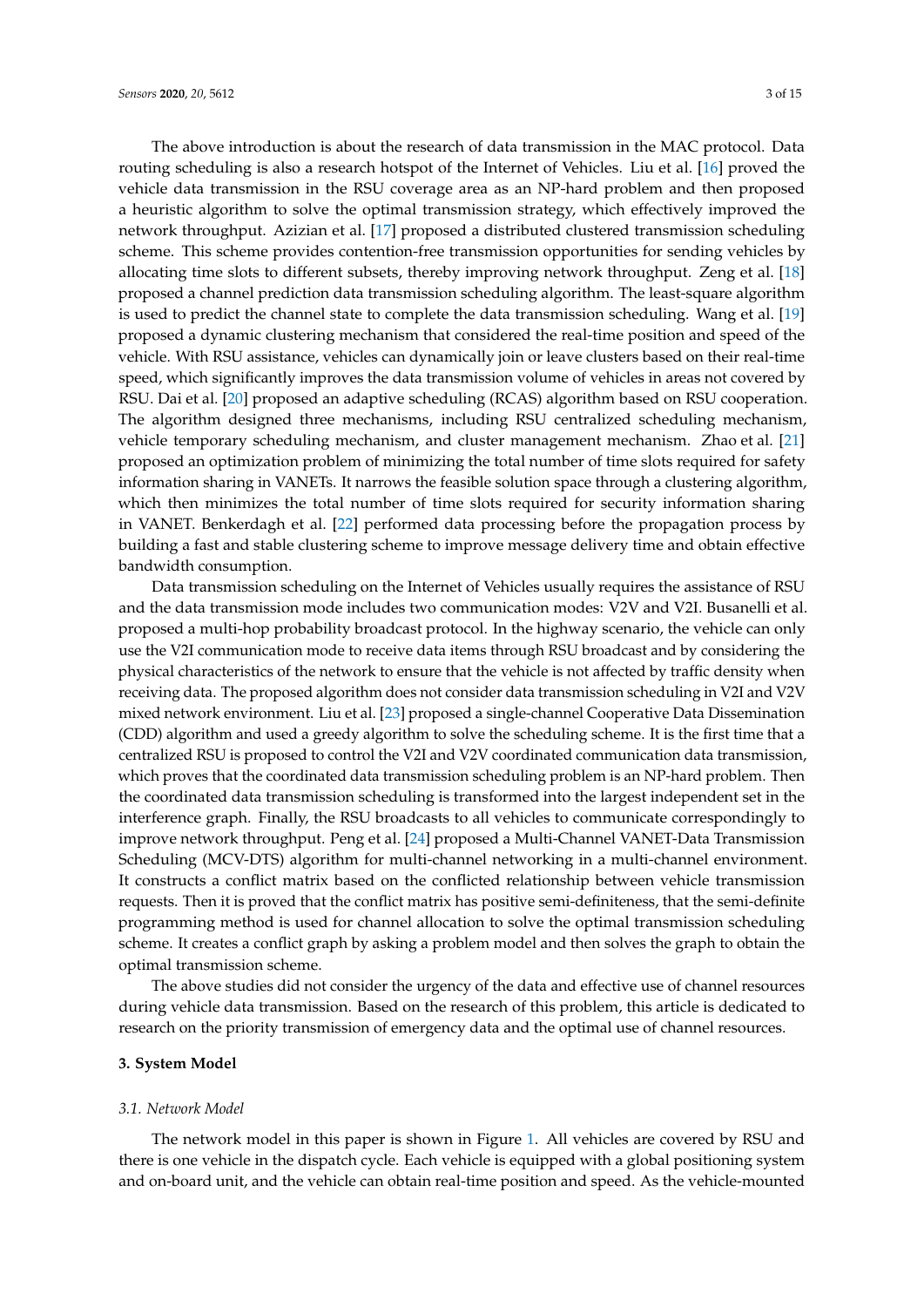unit is half-duplex communication, it can only be in the sending or receiving state in the same cycle. Each vehicle contains a cached data item and a request data item identifier. The requested data can be shared via RSU broadcast or other neighboring vehicles containing the data. The types of data items transmitted by vehicles are divided into emergency data items and other data items. The emergency data is very sensitive to time and needs to be transmitted to the target vehicle within the prescribed deadline.

<span id="page-3-0"></span>In a network environment, each vehicle can communicate with its neighboring vehicles through Dedicated Short-Range Communication (DSRC) [\[25\]](#page-14-3). The network environment refers to IEEE802.11p. Vehicle communication uses multiple channels for communication, including a control channel and six service channels. The control channel is used to send management control information. Vehicles can send their basic information to neighboring vehicles and RSUs through the control channel. The service channel is used to send data transmission information and vehicles use the service channel for data transmission.



**Figure 1.** Coordinated scheduling graph of data transmission assisted by RSU.

In Figure [1,](#page-3-0) all vehicles are covered by the RSU and each vehicle contains a cached data item and a request data item identifier. The underlined letters indicate the data items that the vehicle has cached and the underlined letters indicate the data identifier that the vehicle needs to request. For example, a *V*<sub>1</sub> vehicle needs to request data items  $d_1$  and  $d_2$ , and a *V*<sub>2</sub> vehicle has cached data items  $d_2$ ,  $d_3$ , and  $d_5$ . For example, there are two ways for  $V_4$  to receive the data item  $d_2$ . The first way is to transmit the data item *d*<sup>2</sup> to *V*<sup>4</sup> through the V2I communication mode. In a second way, *V*<sup>2</sup> has buffered data item *d*2, and *V*<sup>2</sup> can send data items *d*<sup>2</sup> to *V*<sup>4</sup> through the V2V communication mode. The data transmission collaborative scheduling algorithm maximizes the weighted service capacity in the scheduling period.

## *3.2. Multi-Channel Data Transmission Cooperative Scheduling Problem*

Vehicle data items are divided into safety data items *ED* and other data items *OD*. *ED* is more sensitive to time than  $OD$ . Set the urgency of receiving data items of the vehicle  $v_i$  to receive data items so that *ED* is transmitted to the required vehicles within a limited time. *ζv<sup>i</sup>* is proportional to the number of *ED* in  $v_i$ . The sum of vehicle service weights  $\omega$  through cooperative transmission in the scheduling period is shown in Equation (1), which means that to maximize the number of priority transmission of urgent data and the number of successfully received data items within the scheduling period.

$$
\omega(t) = \sum_{v_i \in \Omega_I^Y(t) \cup \Omega_V^Y(t)} \zeta_{v_i}(t) \tag{1}
$$

In Equation (1),  $\Omega_I^Y$  and  $\Omega_V^Y$  respectively represent the set of vehicles receiving data items in V2I communication and the set of vehicles receiving data items in V2V. If  $(\Omega_I^Y, \Omega_V^Y, \theta)$  is used as a scheduling scheme. The optimization goal of this paper is to maximize the weighted service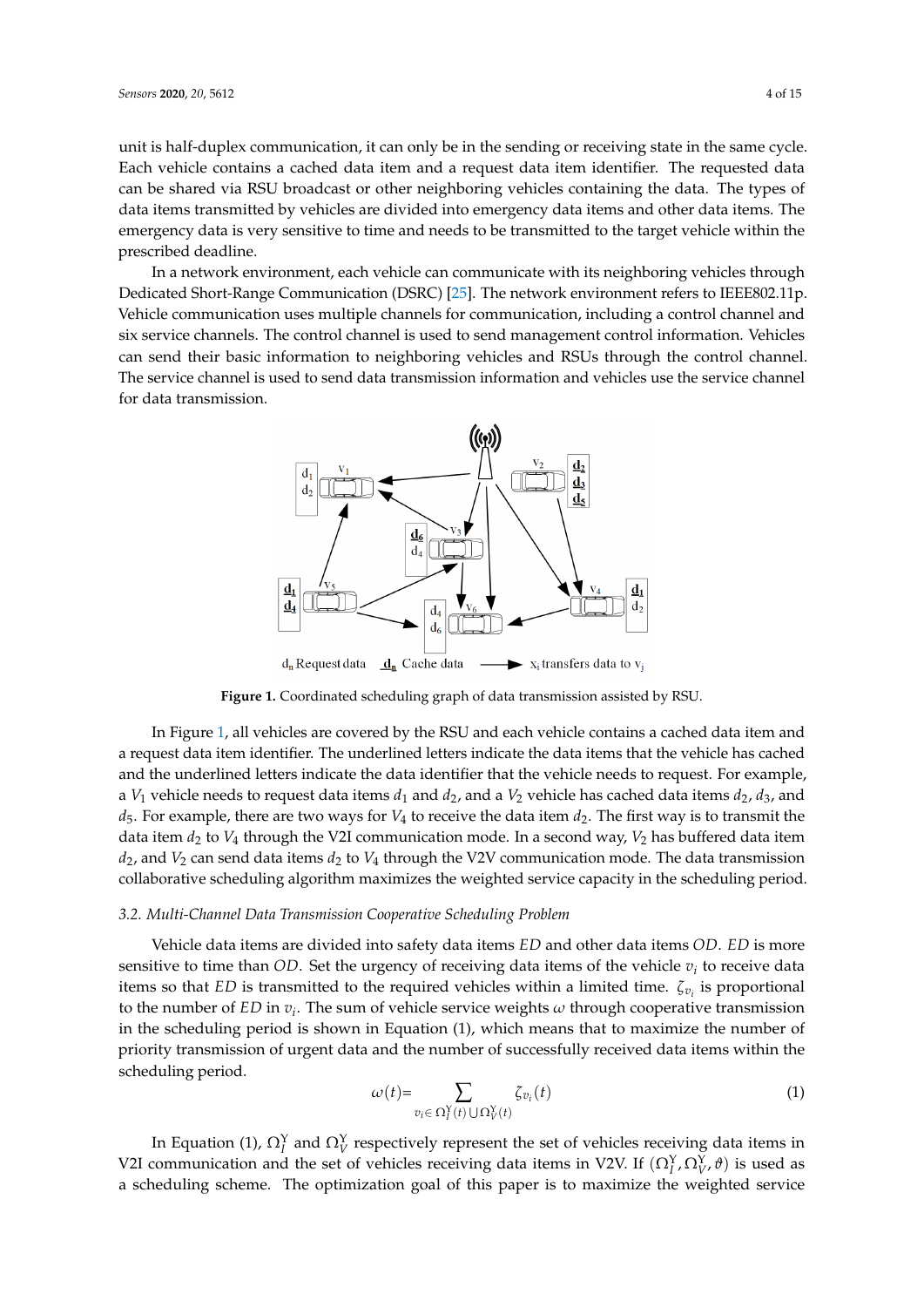capacity of all vehicles in the coverage area. This means finding the optimal transmission scheduling strategy that maximizes the weighted service capacity. The optimization model of the optimal transmission scheduling strategy is shown in Equation (2). Table [1](#page-4-1) shows a summary of commonly used abbreviations and symbols in this paper.

$$
(\Omega_I^Y, \Omega_V^Y, \vartheta) * = \arg \max_{(\Omega_I^Y, \Omega_V^Y, \vartheta) \in (\Omega_I^Y, \Omega_V^Y, \vartheta, \zeta)} \omega(t)
$$
 (2)

<span id="page-4-1"></span>

| <b>Notations</b>                            | Descriptions                                    |  |  |  |  |  |
|---------------------------------------------|-------------------------------------------------|--|--|--|--|--|
|                                             | set of vehicles $V = \{v_1, v_2, , v_n\}$       |  |  |  |  |  |
| $\phi^{\boldsymbol{v}_i}_J$                 | $v_i$ receive a set of data items in V2I        |  |  |  |  |  |
|                                             | receive a set of vehicles in V2I                |  |  |  |  |  |
| $\Omega^{\Upsilon}_V \ \Omega^{\Upsilon}_V$ | receive a set of vehicles in V2V                |  |  |  |  |  |
| <b>ED</b>                                   | emergency data item                             |  |  |  |  |  |
| OD                                          | other data item                                 |  |  |  |  |  |
| $C_{v_i}$                                   | a set of cached data items of $v_i$             |  |  |  |  |  |
| $R_{v_i}$                                   | a set of request data items of $v_i$            |  |  |  |  |  |
| $\vartheta_{v_i}$                           | channel number used by $v_i$                    |  |  |  |  |  |
| $\eta_{v_i}$                                | a set of neighboring vehicles set of $v_i$      |  |  |  |  |  |
| $SINR(v_i)$                                 | the SINR value of $v_i$                         |  |  |  |  |  |
| $\zeta_{v_i}$                               | urgency of $v_i$                                |  |  |  |  |  |
| $G_I$                                       | interference graph $G_I = (U_c, E_c)$           |  |  |  |  |  |
| $Z^*$                                       | maximum weighted independent set                |  |  |  |  |  |
| $dis_{v_i}$                                 | the distance from the $v_i$ to the RSU boundary |  |  |  |  |  |
| $vel_{v_i}$                                 | driving speed of $v_i$                          |  |  |  |  |  |

**Table 1.** Summary of notations.

## <span id="page-4-0"></span>**4. Multi-Channel Data Transmission Cooperative Scheduling Process**

The interference graph is constructed according to the traffic scenario. The vertices in the graph represent a feasible transmission scheme of the vehicle receiving data items and the edges represent interference between transmission schemes. Then calculate the signal-to-noise ratios of the vertices in the interference graph and allocate channels to eliminate some interference. Obtaining the optimal schedule is equivalent to solving the Maximum Weighted Independent Set (MWIS) in the interference graph. MWIS is an NP-hard problem, therefore the multi-channel data transmission cooperative scheduling scheme is an NP-hard problem. In this paper, a solution based on the ISing model is used to solve the problem.

## *4.1. Constructing Interference Graph*

For each vehicle  $v_i \in V$ , receiving data items of  $v_i$  in V2I communication mode can be expressed as  $\phi_I^{v_i}$ ,  $\phi_I^{v_i} \in R_{v_i}$ . Then the receiving vehicle set  $\Omega_I^Y$  in the V2I communication mode is expressed as:

$$
\Omega_I^{\mathbf{Y}} = \{v_i | v_i \in V_r \wedge \phi(\mathbf{Y}_I^{v_i}) \in R_{v_i}\}.
$$
\n
$$
(3)
$$

In the same period, both the sending vehicles  $(v_i)$  and receiving vehicles  $(v_j)$  are in V2V communication mode. The  $v_i$  transmits  $\phi_V^{v_i}$  to  $v_j$ . The  $\phi_V^{v_i}$  must be data items that have been cached by the  $v_i$  and that have been requested by the  $v_j$ , expressed as  $\phi_V^{v_i} \in C_{v_i} \wedge \phi_V^{v_i} \in R_{v_j}$ . The  $v_i$  and  $v_j$  need to be less than the vehicle's one-hop communication distance, expressed as  $v_j \in \eta_{v_i}$ . The  $v_i$  use the same channel for communication as  $v_j$ , expressed as  $\vartheta_{v_i} = \vartheta_{v_j}$ . The receiving vehicle set  $\Omega_V^Y(\varphi_V^{v_i})$  of the data item  $\phi_V^{v_i}$  is expressed as:

$$
\Omega^{\mathrm{Y}}_V(\phi^{\mathit{v}_i}_{V}) = \left\{ v_j | \phi^{\mathit{v}_i}_{V} \in C_{\mathit{v}_i} \wedge \phi^{\mathit{v}_i}_{V} \in R_{\mathit{v}_j} \wedge \mathit{v}_j \in \eta_{\mathit{v}_i} \wedge \vartheta_{\mathit{v}_i} = \vartheta_{\mathit{v}_j} \right\}.
$$
\n
$$
\tag{4}
$$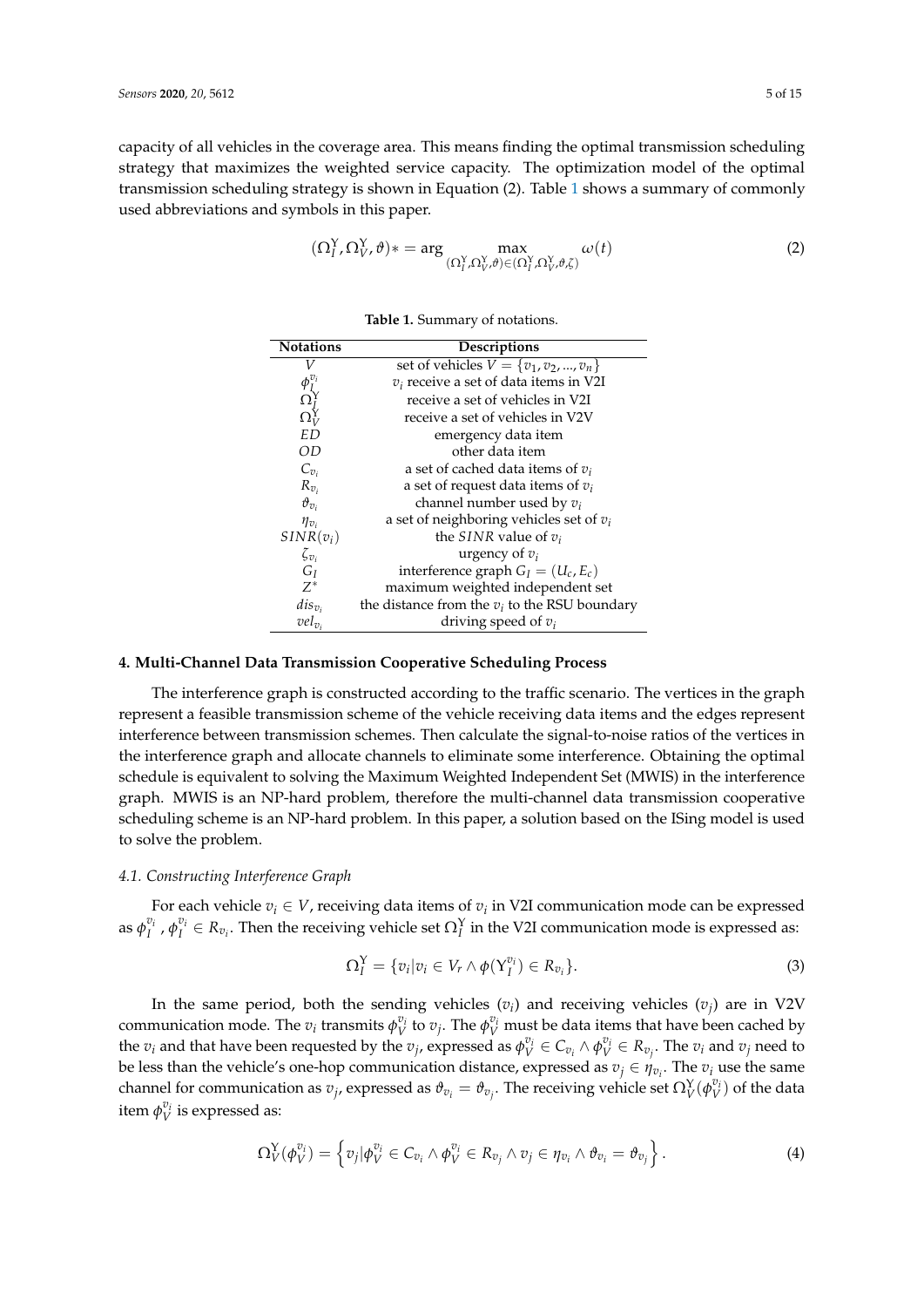The set of receiving vehicles in the V2V communication mode during the scheduling period *t* is  $\Omega^{\text{Y}}_V(t)$ , the expression is as follows:

$$
\Omega_V^Y(t) = \bigcup_{\phi_V^{v_i} \in R_{v_i}, v_i \in V} \Omega_V^Y(\phi_V^{v_i}).\tag{5}
$$

In V2V communication mode, the vehicles  $v_i v_j$  and  $v_k$  are all in V2V mode. While sending vehicles *v<sup>i</sup>* and *v<sup>j</sup>* using the same channel, *v<sup>k</sup>* is within the one-hop communication distance of them, then *v<sup>k</sup>* receives interference from *v<sup>j</sup>* when receiving data. The interference set Γ for vehicles using the same channel to transmit data in the V2V communication mode is expressed as:

$$
\Gamma = \left\{ v_k | v_k \in \eta_{v_i} \land v_k \in \eta_{v_i} \land \vartheta_{v_i} = \vartheta_{v_j} = \vartheta_{v_k} \land SINR(v_i,v_k) < \beta \right\}.
$$
 (6)

Due to the following data transmission restrictions, different transmission schemes may interfere with each other. The solid line in Figure [2](#page-6-0) represents the communication between two vehicles and the dotted line represents the conflict caused by the communication between the vehicles. d1 represents the data item sent by the node, and ch1 represents the channel used by the vehicle for communication.

**Constraint 1:** Two links  $v_s \xrightarrow{d_x} v_r$  and  $v_s \xrightarrow{d_x} v_{r'}$ . If the data items  $d_x$  and  $d_y$  are different, it means that the vehicle  $v_s$  sends different data items in the same scheduling cycle. As shown in Figure [2a](#page-6-0), there is interference that does not satisfy constraint 1 between  $v_1 \stackrel{d_1}{\longrightarrow} v_2$  and  $v_1 \stackrel{d_2}{\longrightarrow} v_3$ , it violates the nature of the vehicle that can only send one type of data at the same time in the network environment.

**Constraint 2:** Two links  $v_s \xrightarrow{d_x} v_r$  and  $v_{s'} \xrightarrow{d_y} v_{r'}$ . If vehicles  $v_s$  and  $v_{r'}$  are the same or  $v_{s'}$ and *v<sup>r</sup>* are the same, it means that *v<sup>s</sup>* is both a sending vehicle and a receiving vehicle in the same scheduling period. As shown in Figure [2b](#page-6-0), there is interference that does not satisfy constraint 2 between  $v_1 \stackrel{d_1}{\longrightarrow} v_3$  and  $v_2 \stackrel{d_2}{\longrightarrow} v_1$ , it violates the nature of half-duplex communication of vehicles in the network environment.

**Constraint 3:** Two links  $RSU_s \stackrel{d_x}{\longrightarrow} v_r$  and  $v_s \stackrel{d_y}{\longrightarrow} v_{r'}$ . If the vehicles  $v_r$  and  $v_{r'}$  are the same, it means that they are in V2I and V2V communication modes in the same scheduling period. As shown in Figure [2c](#page-6-0), there is interference that does not satisfy constraint 3 between the *RSU <sup>d</sup>*<sup>1</sup> −→ *<sup>v</sup>*<sup>2</sup> and the  $v_3 \stackrel{d_2}{\longrightarrow} v_2$ , it violates the nature of the vehicle in the network environment that the vehicle can only be in one communication mode at the same time.

**Constraint 4:** Two links  $v_s \xrightarrow{d_x} v_r$  and  $v_{s'} \xrightarrow{d_y} v_r$ . If the data items  $d_x$  and  $d_y$  are different, it means that the  $v_r$  receives two different data items in the same scheduling period. As shown in Figure [2d](#page-6-0), there is interference that does not satisfy constraint 4 between  $v_1 \stackrel{d_1}{\longrightarrow} v_2$  and  $v_3 \stackrel{d_2}{\longrightarrow} v_2$ , it violates the nature of vehicles that can only receive one type of data at the same time in the network environment.

**Constraint 5:** Two link  $v_s \xrightarrow{d_x} v_r$  and  $v_{s'} \xrightarrow{d_y} v_{r'}$ , if  $\vartheta_{v_s} = \vartheta_{v_{s'}} = \vartheta_{v_r} = \vartheta_{v_{r'}}$  and  $v_r \in \eta_{v_{s'}}$ or  $v_{r'} \in \eta_{v_s}$ , it means that  $v_r$  will be interference by  $v_{s'}$  when receiving data items sent by  $v_s$ . As shown in Figure [2e](#page-6-0), there is interference that does not satisfy constraint 5 between  $v_1 \frac{ch_1}{\lambda}$  $\frac{ch_1}{d_1}$   $v_2$  and  $v_3 \xrightarrow[d_2]{ch_1}$  $\frac{d}{d_2}$   $v_4$ . That is, sending a message from a sending vehicle will interfere with the receiving vehicle.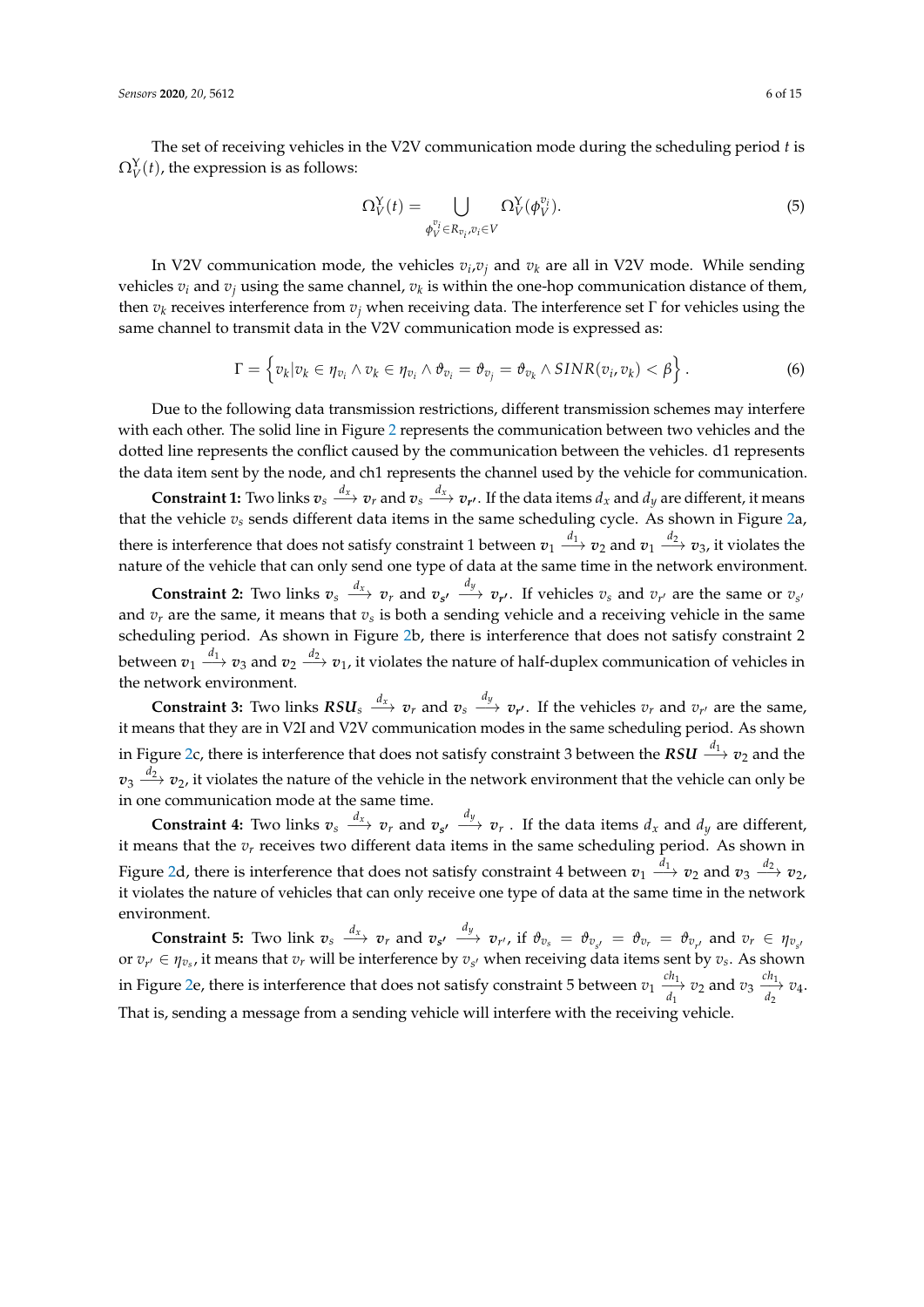<span id="page-6-0"></span>

**Figure 2.** Interference example diagram. (**a**) The vehicle sending interference; (**b**) Vehicle sending and receiving interference; (**c**) Vehicle receiving communication mode interference; (**d**) The vehicle receiving interference; (**e**) Vehicle V2V communication interference.

Construct the interference graph *G<sup>I</sup>* through the following steps: (1) Constructing vertexes of the transmission scheme in the interference graph in the V2I communication mode through the above set  $\Omega_I^Y$  and  $\phi_I^{v_i}$ ; (2) construct vertices of the transmission scheme in the V2V communication mode by using the set  $\Omega^Y_V$  and  $\phi^{v_i}_V$  vertex; (3) if any two vertexes do not meet the above five constraints, add an edge between the two vertices; and (4) calculate the weight of each vertex. The weight represents the urgency to receive the data items of the receiving vehicle, as shown in Equation (7). After the above 4 steps, an interference pattern  $G_I = (U_I, E_I)$  is formed.

$$
\xi_{v_i} = \left\{ \frac{(\lambda \times |ED_{v_i}| + |OD_{v_i}|)}{dis_{v_i}} \times vel_{v_i} \right\}^{\chi}
$$
\n(7)

## *4.2. Channel Assignment Algorithm*

According to the actual traffic scenario, we construct an initial interference graph  $G_I = (U_I, E_I)$ . Before to channel allocation, the RSU calculates the signal-to-noise ratio SINR of each vertex. This is shown in Equation (8).

$$
SINR(vs, vr) = \frac{P_{vs} \times dist(vs, vr)^{-\alpha}}{\sum_{vs' \in V(t) \land s' \neq s} P_{vs'} \times dist(vs', vr)^{-\alpha} + N_0}
$$
(8)

 $P_{v_s}$  are the transmission power of the vehicle  $v_s$ ; *dist*( $v_s$ ,  $v_r$ ) is the distance between the sending and the receiving vehicle;  $\alpha > 0$  is the path loss parameter; and  $N_0 \ge 0$  represents the background noise value. While the target vehicle SINR is greater than the set threshold *β*, it can be considered that the target vehicle successfully receive data items. We use the channel allocation algorithm to assign channels to the vertices of  $G_I'$ .  $ch_i$  indicates available channels and the satisfied constraints are as shown in Equation (9). The process of the channel allocation algorithm is shown in Algorithm 1.

$$
\begin{cases}\n\vartheta_{v_i} = ch_i, i = 1, 2, ..., 7 \\
7 \ge ch_i \ge 1 \\
\vartheta_{v_i} \neq \vartheta_{v_i}, if (v_i, v_j) \in E_S\n\end{cases}
$$
\n(9)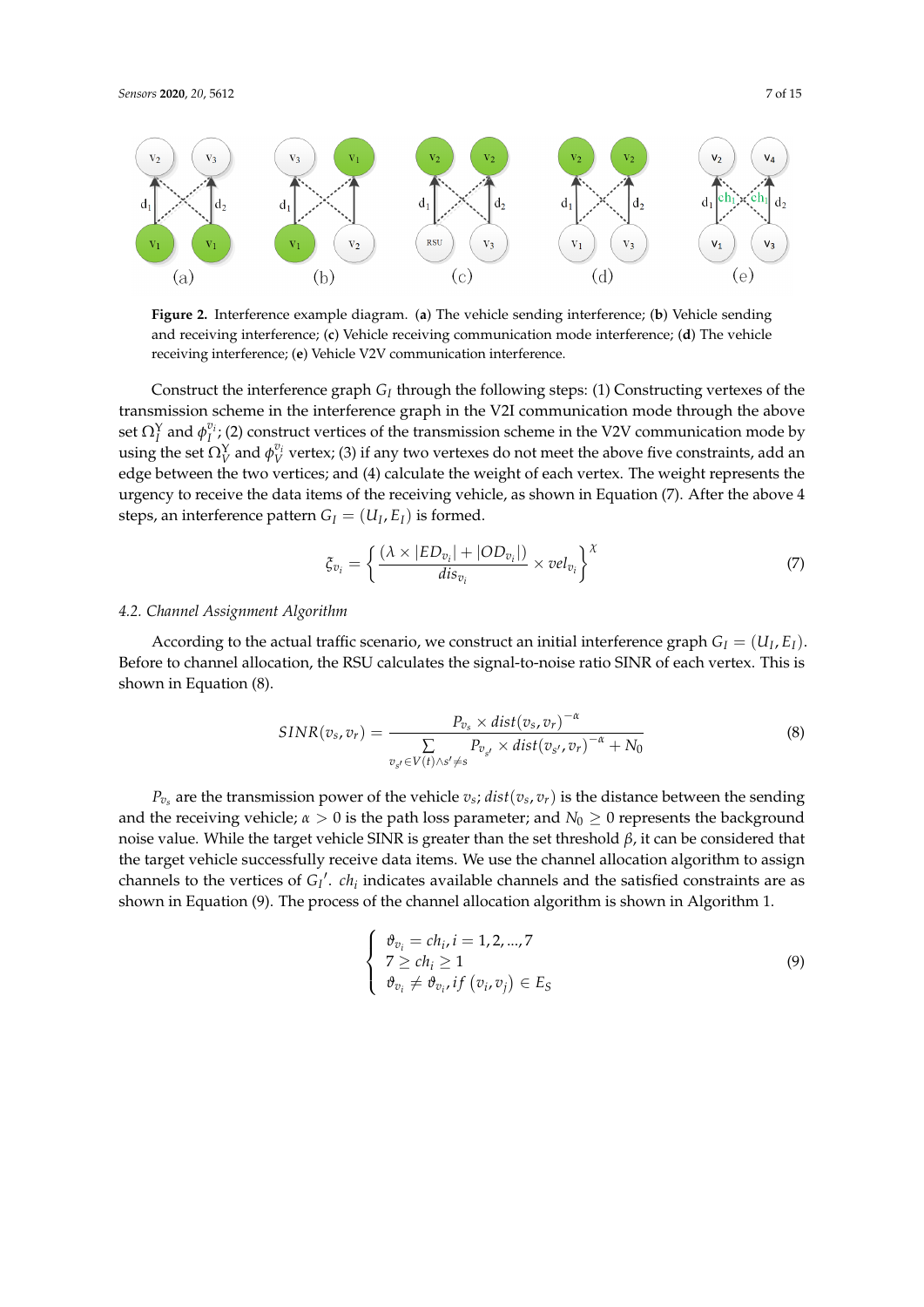## **Algorithm 1:** Channel Allocation.

**Input:** The set of vertices and edges in the interference graph; **Output:**  $\vartheta_{v_i}$  for each  $v_i$  interference edge set ; **for**  $ve_i = 1$  **:**  $length(|VI|)$  **do if**  $SINR(ve_i) \ge 1$  **then**  Mark the edges about *ve<sup>i</sup>* ; Delete all marked edges; Sort by degrees of *G<sup>I</sup>* ; **while** (*NextMaxDegree*(*vei*) ∈ *V I*)*and*(*ch* > 0) **do**  $\tau$  | *channel*(*ve*<sub>*i*</sub>)  $\leftarrow$  *ch*;  $\forall$  *visit*(*ve*<sub>*i*</sub>)  $\leftarrow$  1; **for**  $v_i = 1$  : length(|VI|) **do if**  $v_i \notin \eta_{ve_i}$  then  $\left| \begin{array}{c} \ \ \end{array} \right|$  *channel* $(v_i) \leftarrow ch;$  $\vert$  *visit* $(v_i) \leftarrow 1$ ; 13 | Select next MaxDegree Veri from not visited of VI;  $14 \mid ch \leftarrow ch - 1;$ 

Algorithm 1 allocates channels based on SINR. First, by calculating the signal-to-noise ratio of each vertex, the interference edges that meet the communication conditions are deleted (Algorithm 1, 1–6 lines). Then select the vertex with the largest degree in *G<sup>I</sup>* , assign the same channel to its non-adjacent vertexes, delete the corresponding interference edges, and reduce the number of channels by 1. Finally, select the vertexes that have not been accessed and have the highest degree, and repeat the above steps until all the vertexes are accessed or the number of channels is 0 (Algorithm 1, 7–20 lines). If the number of channels is insufficient, the conflicting edges in  $G_I$  can be retained and the interference problems can be solved by scheduling in Algorithm 2.

#### *4.3. Generate Schedule Scheme*

The data transmission collaborative scheduling scheme is equivalent to the MWIS in *G<sup>I</sup>* . It is to find the most optimal independent set  $Z^*$ , which needs to be satisfied  $\forall Z \subseteq U_s$  and  $\zeta(Z^*) \geq \zeta(Z)$ , as shown in Formula 10. Formula 10 is the expression formula for optimizing the weighted service capacity in the target scheduling period in this paper.

$$
\max \sum_{v_i \in Z} \zeta_{v_i}
$$
\n
$$
s.t. \begin{cases} Z \subseteq U_s \\ (v_i, v_j) \notin E_s, \forall v_i, \forall v_j \in Z, v_i \neq v_j \end{cases} \tag{10}
$$

The solution to the maximum weighted independent set is based on the ISing model. The idea comes from the law of the motion of the molecules in the metal. It divides the transmission cycle into several time slots, and each time slot has an  $H(\delta)$  corresponding comparison with the value generated by the previous time slot. If the current value is greater than the value of the previous time slot, change the corresponding parameter, otherwise do not change. After multiple iterations, the minimum  $H(\delta)$  is finally obtained, as shown in Equation (11):

$$
H(\delta_i) = A \sum_{(i,j)\in E, i < j} x_i x_j - \sum_{i=1}^N \zeta_{v_i} \zeta_{v_j} \tag{11}
$$

$$
x_i = \frac{\delta_i + 2}{2}, \qquad \delta_i = \{\pm 1\}
$$
\n<sup>(12)</sup>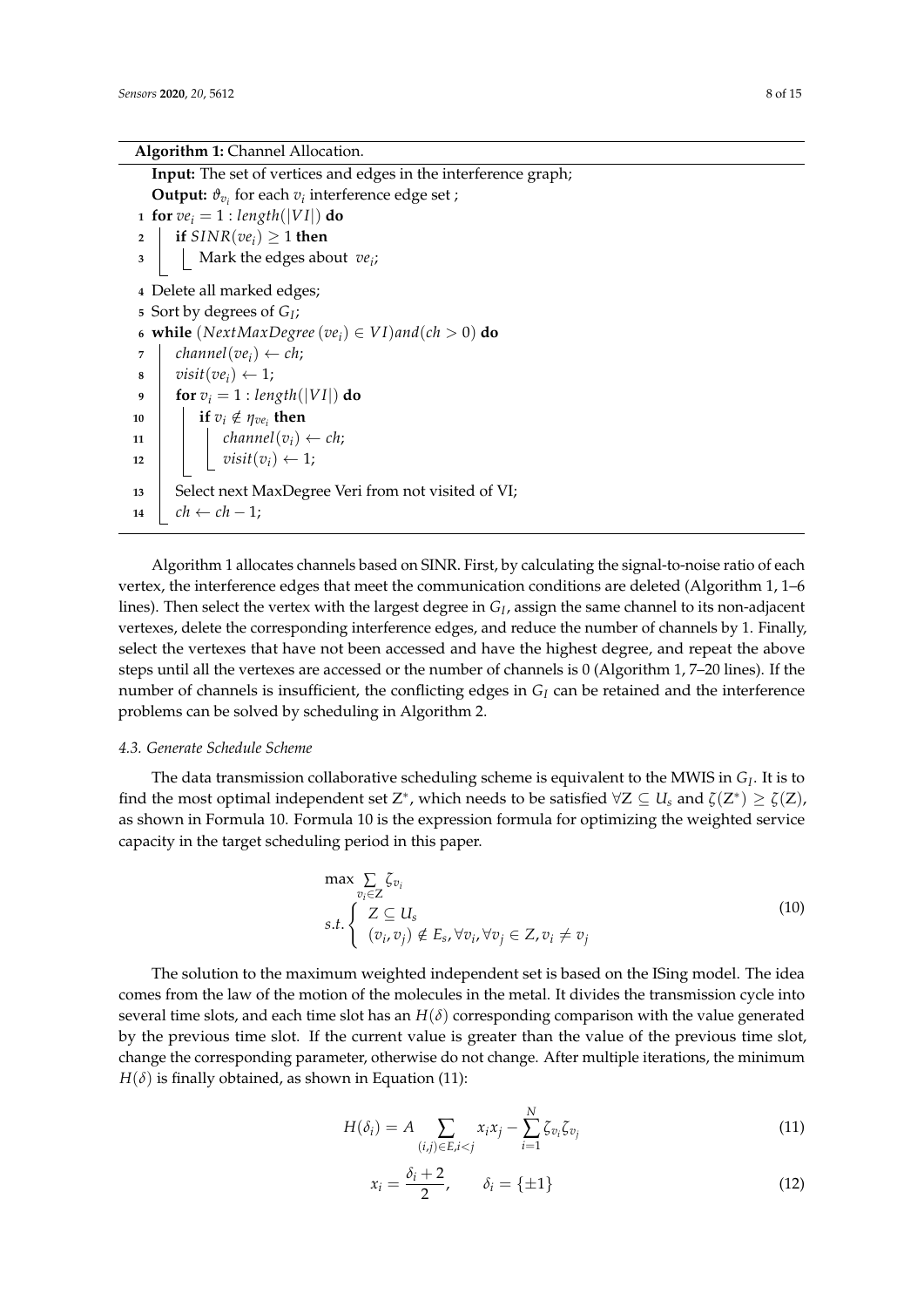The maximum weighted independent set is obtained by the algorithm. The vertexes in the independent set indicate that the scheduling operation does not interfere with each other in the same cycle. The vertexes not in the set will be scheduled in the next cycle. Then in the next cycle, the service queue is updated according to the joining and leaving of the vehicle. The data transmission scheduling algorithm is specifically shown in Algorithm 2.

## **Algorithm 2:** ISing-Based Greedy Selection.

|                                                         | Input: The set of vertices and edges in the interference graph processed by Algorithm 1; |  |  |  |  |  |  |
|---------------------------------------------------------|------------------------------------------------------------------------------------------|--|--|--|--|--|--|
| <b>Output:</b> Maximum weighted independent set $Z^*$ ; |                                                                                          |  |  |  |  |  |  |
|                                                         | 1 for $\beta = \beta_0 : \beta_{NT-1}$ do                                                |  |  |  |  |  |  |
| $\overline{2}$                                          | for <i>StemNum</i> = $0: N_{eq}$ do                                                      |  |  |  |  |  |  |
| 3                                                       | for $i = 0$ : $ v_i $ do                                                                 |  |  |  |  |  |  |
| $\overline{4}$                                          | Generate a random number use $Ran_i$ to express;                                         |  |  |  |  |  |  |
| 5                                                       | if $Ran_i < threshold$ then                                                              |  |  |  |  |  |  |
| -6                                                      | The value of $ve_i$ changes;                                                             |  |  |  |  |  |  |
| $\overline{7}$                                          | for $i = 1$ to $ v_i $ do                                                                |  |  |  |  |  |  |
| 8                                                       | if $Ran_i$ < threshold then                                                              |  |  |  |  |  |  |
| - 9                                                     | The value of $ve_i$ changes;                                                             |  |  |  |  |  |  |
| 10                                                      | <b>if</b> the current value of hamiltonian $\geq$ the previous value <b>then</b>         |  |  |  |  |  |  |
| 11                                                      | Assign $e^{-\beta(H'(v)-H'(u))}$ to threshold;                                           |  |  |  |  |  |  |
| 12                                                      | Check with each node Whether the independent conditions are satisfied or not;            |  |  |  |  |  |  |
| 13                                                      | If there is a conflict, delete vertices with smaller weights;                            |  |  |  |  |  |  |

Algorithm 2 initially generates a random value for each vertex (between 0–1). If this random number is less than the set threshold, the current vertex value changes, otherwise it is unchanged (Algorithm 2, 3–7 lines). Then judge whether all the adjacent vertices of the current vertex are all 0 or all random numbers are less than the current random number. If the above conditions are met, the current value state changes (Algorithm 2, 8–13 lines). Secondly, it is judged whether the current value  $H(\delta)$  is smaller than the previous one at the end of each iteration. If it is smaller, all vertexes states are maintained, otherwise the threshold is re-assigned. Finally, execute the program Nep loops at each tiny time slice to achieve the system steady-state (Algorithm 2, 14–20 lines).

#### *4.4. Scheduling Process Analysis*

Assume that the total number of vehicles in the network is  $|V|$ , the total number of data items requested by the vehicles is |*Q*|, and the total number of conflicting edges is |*EC*|. The complexity of Algorithm 1 to construct the initial interference graph is  $O(|V|^2)$ , and the complexity of calculating the SINR of all vertexes is  $O(|V|)$ . In the worst case of the channel allocation phase, each vertex in the graph needs to determine whether another vertex is its adjacent vertex. The complexity is  $O(|V|^2 + |V|)$ , therefore the complexity of Algorithm 1 is  $O(|V|^2)$ . In Algorithm 2, the complexity of sending a message by each vertex is  $O(|V| \times |EC|)$ , and each vertex judges the state of its neighboring vertices as well. The total overhead of the Algorithm 2 is  $O(C^2\times (|V|\times |EC|))$  (C is the number of time slots divided and the constant number of iterations in the Algorithm 2), and the time complexity of Algorithm 2 is  $O((|V| \times |EC|))$ . That is, the complexity of the MDTCS algorithm is  $O((|V| \times |EC|))$ .

This paper studies the V2I / V2V cooperative communication to solve the data transmission scheduling problem with the support of RSU. The optimization goal is to maximize the weighted service capacity of all vehicles in the coverage area. A three-stage data transmission cooperative scheduling mechanism was proposed to realize the cooperative communication of vehicles through V2I/V2V with the assistance of RSU. (1) All vehicle though control channels in the RSU coverage area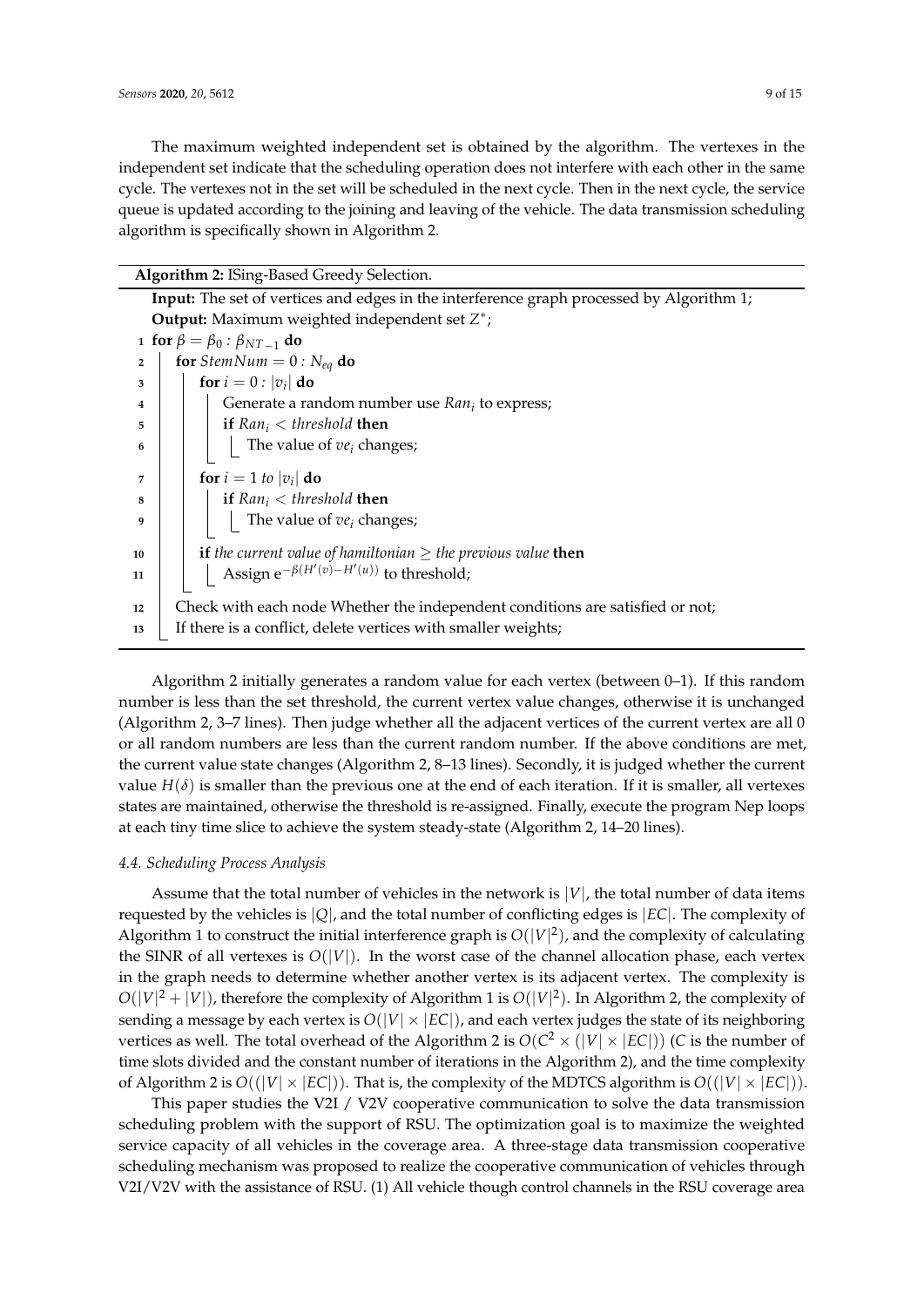send Basic Safety Messages (BSM), and each vehicle can obtain the BSM of its neighboring vehicle. (2) The vehicle sends an environmental awareness message to the RSU through the control channel. RSU can get the information of all vehicles in the area. (3) The RSU obtains the optimal data transmission scheme of V2I / V2V cooperative communication based on the obtained information. In the end, each vehicle chooses V2I or V2V communication mode to transmit corresponding data according to the scheduling decision, and the vehicle transmission data does not interfere with each other in the same scheduling cycle.

Vehicles that have failed to successfully transmit data in the current dispatch period. As each vehicle has a degree of urgency, the degree of urgency is directly proportional to the weight coefficient and inversely proportional to the remaining driving time of the vehicle in the RSU. This ensures that vehicles that have not successfully received data items in the current cycle have a higher urgency in the next cycle. As time increases, the priority becomes higher, thereby ensuring that these vehicles with a long waiting time can successfully transmit data.

The above three phases are all completed in one scheduling cycle. DSRC attaches the requested data items to the BSM, and the capacity of the BSM and the requested information contains about 54 B [\[23\]](#page-14-1). In a typical intelligent transportation system, the size of the data item is 500 kb, and the minimum transmission rate is 6 Mb/s, so the maximum transmission time is about 0.72 s. In this paper, the transmission scheduling period is set to 1 s, so the three phases can be completed in one cycle.

#### <span id="page-9-0"></span>**5. Performance Evaluation**

#### *5.1. Experimental Environment*

This section evaluates the overall performance of the MDTCS algorithm from multiple perspectives. First, the detailed information of the VANETs scene is listed, that the traffic data is generated by Simulating Urban Mobility (SUMO) to ensure the effectiveness of the simulation [\[26\]](#page-14-4). Then, this section lists a series of performance indicators to explain the stability of the MDTCS algorithm on data transmission communication. A series of performance indicators will be explained in detail in the following sections. Finally, the MDTCS algorithm proposed in this paper is compared with the IF algorithm in [\[27\]](#page-14-5), the CDD algorithm in [\[23\]](#page-14-1), and the MCV-DTS algorithm [\[24\]](#page-14-2) in simulation experiments. The application scenarios of this article and the other three algorithms are very similar. The IF algorithm is a classic algorithm for V2I single-channel communication under the coverage of RSU. Vehicles in its coverage area can only receive data through RSU broadcasts. The other three algorithms are algorithms that use V2I/V2V cooperative communication.

The simulated road scenario uses a two-way, six-lane straight road with the same parameters on the opposite lanes. As the density of traffic increases, the average speed of vehicles on the road decreases. According to the DSRC standard, the effective transmission radius of the RSU is 500 m and the effective transmission radius of the vehicle unit (on-board unit) OBU is 150 m. As shown in Table [2,](#page-9-1) six different traffic environments are simulated.

<span id="page-9-1"></span>

| <b>Traffic Scenarios</b> | Mean Velocity (km/h) |        |        | Mean Density (Vehicles/km) |        |        |
|--------------------------|----------------------|--------|--------|----------------------------|--------|--------|
|                          | Line 1               | Line 2 | Line 3 | Line 1                     | Line 2 | Line 3 |
| 1                        | 103.8                | 82.36  | 71.58  | 12.96                      | 12.47  | 11.85  |
| $\mathfrak{D}$           | 99.54                | 80.13  | 64.32  | 17.36                      | 18.56  | 18.22  |
| 3                        | 92.12                | 74.55  | 54.23  | 22.11                      | 26.16  | 30.56  |
| 4                        | 81.45                | 73.25  | 40.56  | 30.55                      | 39.48  | 40.72  |
| 5                        | 65.49                | 38.76  | 30.16  | 41.45                      | 57.13  | 65.39  |
| 6                        | 53.12                | 29.14  | 21.56  | 49.82                      | 67.55  | 73.94  |

**Table 2.** Traffic simulation parameters.

This paper quantitatively analyzes the performance of the algorithm according to the following four indicators.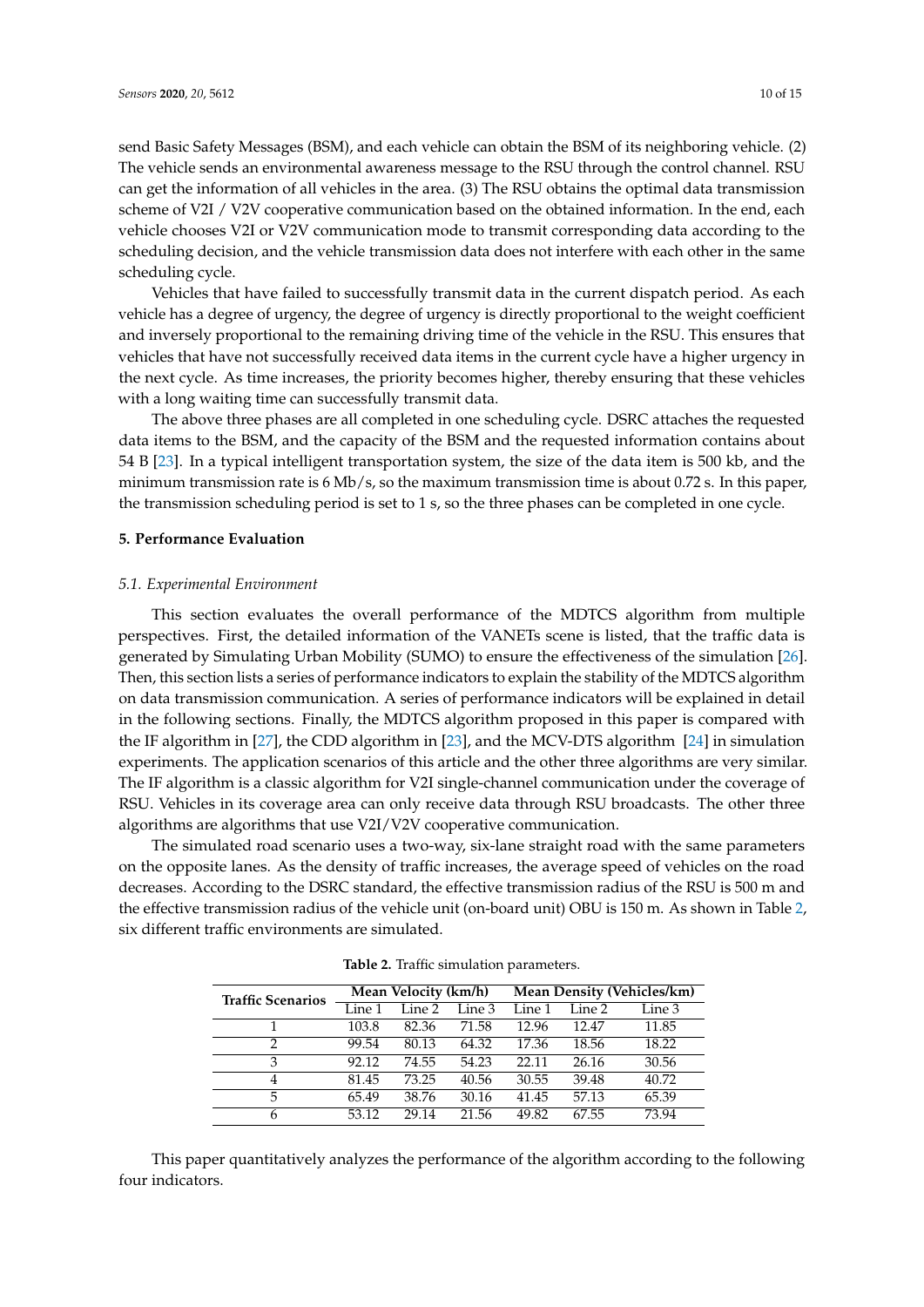- **Weighted Service Capacity:** The sum of the weights of the target vehicles that have successfully received the data items in the complete scheduling cycle;
- **Average service proportion:** In the complete cycle, the ratio of data items that a vehicle successfully transmits using V2I communication to that using V2V communication;
- **Completion Probability:** The ratio of the number of data items successfully received by the vehicle to the total number of data items requested by the vehicle;
- **Service delay:** The time from a request to submit a data item to complete a data service of a vehicle during a complete dispatch cycle.

#### *5.2. Simulation Results*

Figure [3](#page-10-0) shows the weighted service capacity of four algorithms increases when the vehicle density increases. When the traffic density is low, there is not much difference between the weighted service capacity value of the algorithm in this paper and the MCV-DTS algorithm. Since the other two algorithms use single-channel communication and the IF algorithm uses the V2I communication mode, the IF algorithm has a lower weighted service capacity value than the CDD algorithm. It can be seen from the simulation results that the MDTCS algorithm, MCV-DTS algorithm, and CDD algorithm in this article are significantly better than the IF algorithm in different scenarios. As the vehicle received data in the IF algorithm can only be broadcast through RSU, which greatly limits the transmission of vehicles. The CDD algorithm does not consider multi-channel communication and the algorithm does not show good performance. Based on the multi-channel data transmission coordinated scheduling mechanism, the MDTCS algorithm completes data transmission according to the urgency priority policy of the data item, which improves the system's weighted service capacity.

<span id="page-10-0"></span>

**Figure 3.** Weighted service capacity of the four algorithms.

Figure [4](#page-11-0) shows the service proportion of the proposed MDTCS algorithm and the other three algorithms in different traffic scenarios. When the traffic volume is small, the system needs to transmit fewer data items. All four algorithms can use RSU to broadcast a lot of data items to vehicles in the coverage area, so the ratio of RSU broadcast data items to V2V communication services is high. As the traffic volume increases, the three algorithms restrict V2I communication through the cooperative scheduling mechanism, so the service ratio decreases. As shown in the figure, the service ratio of the IF algorithm is very high, because the IF algorithm can only meet a small part of data requests, which shows that the system service ratio is high. When the network scale complexity reaches a certain level, the number of vertices in the graph increases exponentially, and the algorithm for collaborative scheduling processing shows limitations, and the average service ratio of the algorithm approaches a fixed value.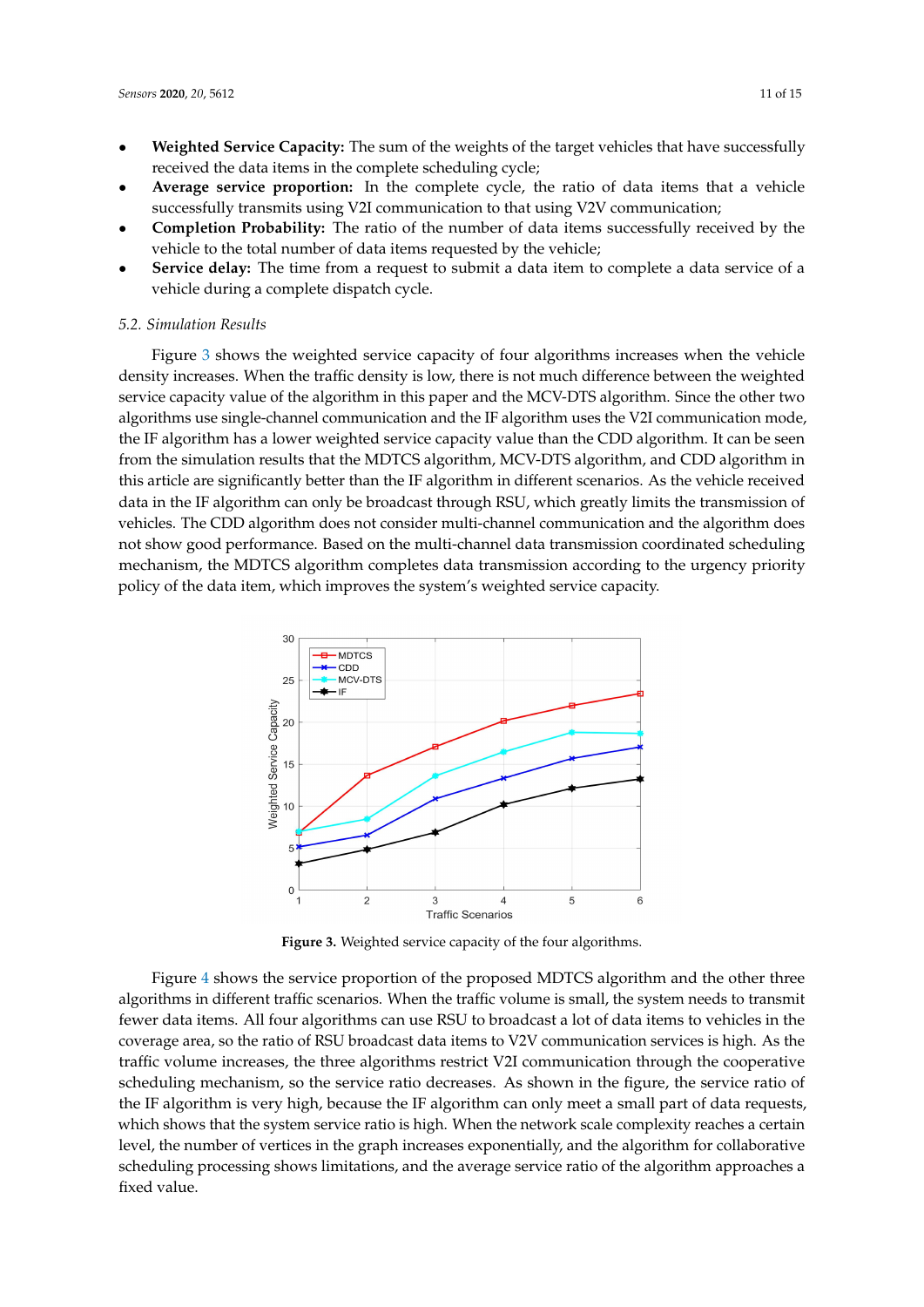<span id="page-11-0"></span>

**Figure 4.** Average service proportion of the four algorithms.

Figure [5](#page-11-1) shows the system request completion for the proposed MDTCS algorithm and other three algorithms in different traffic scenarios. It can be seen from the figure that the system request completion degree increases with the increase of vehicle density. As the vehicle density is small and the speed of the vehicle is high, the time spent in the service area is short, so the system request completion is low. When the vehicle density increases, the vehicles stay in the service area for a longer time, which increases the scheduling cycle. Eventually the system request completion increases. In the figure, the MDTCS algorithm has a better request completion than the other three algorithms.

<span id="page-11-1"></span>

**Figure 5.** Completion ratio of the four algorithms.

Figure [6](#page-12-1) shows the service delay of the proposed MDTCS algorithm and the other three algorithms in different traffic scenarios. The initial vehicle density is small and the delays shown by several algorithms are relatively small and close. This is due to the large proportion of V2I communication and the performance of this algorithm is not well reflected. When the vehicle density increases, the MDTCS algorithm, CDD algorithm, and MDTCS algorithm proposed in this paper make V2I communication and V2V communication transmit concurrently through a coordinated data scheduling transmission mechanism. Based on this, the MDTCS algorithm adds channel allocation based on the signal-to-noise ratio, which greatly alleviates the situation of insufficient channels, and the data scheduling and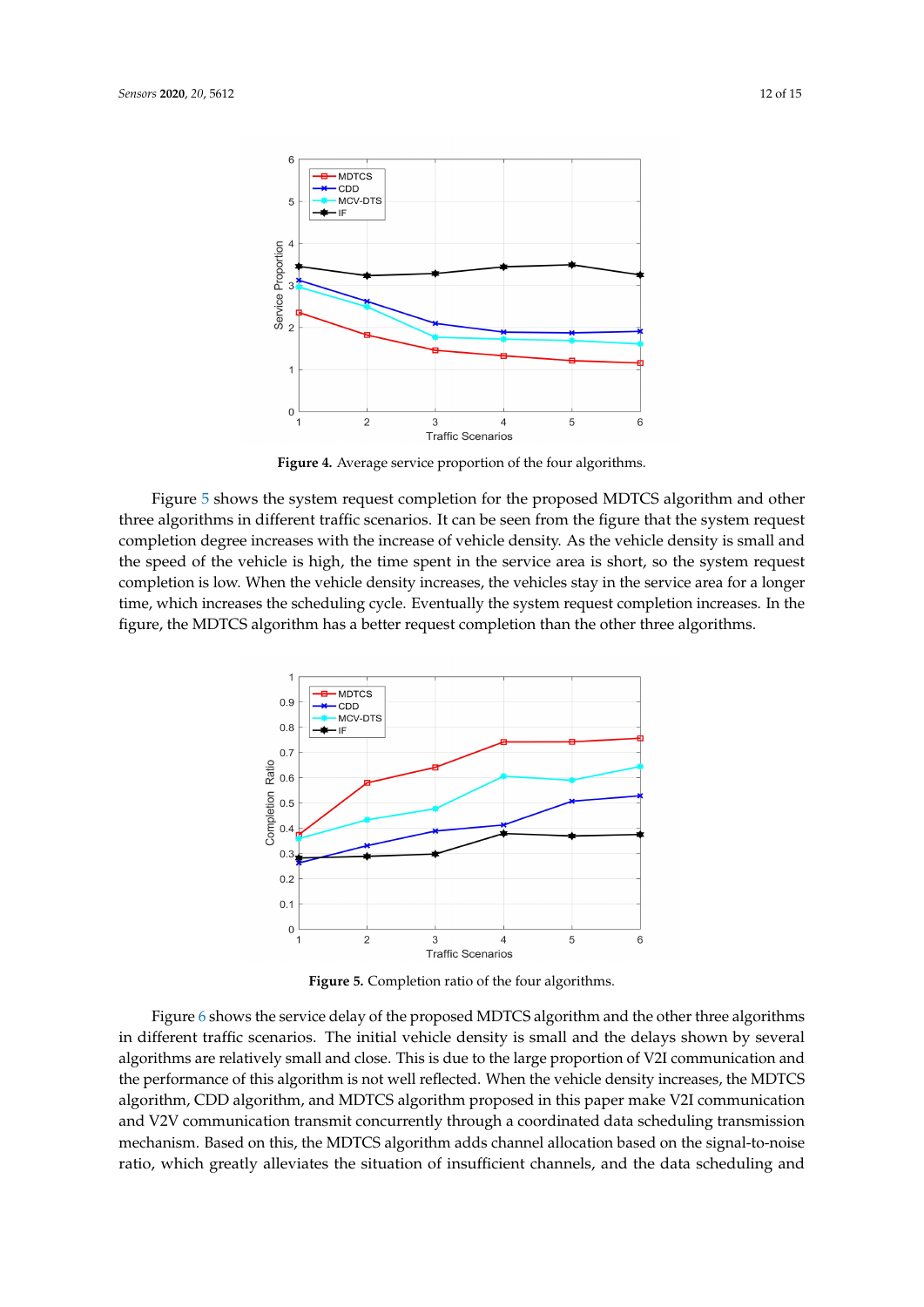<span id="page-12-1"></span>allocation algorithm based on the ISing model reduces the waiting time of vehicle services, showing a lower latency than other algorithms.



**Figure 6.** Service delay of the four algorithms.

As the above simulation results show, the MDCTS algorithm proposed in this paper is better than the other three algorithms in terms of weighted service capacity, average service proportion, completion probability, and service proportion performance. In a dense traffic scene, the network service capacity has increased significantly and service delays have effectively decreased, which ensures that emergency data is preferentially transmitted to the target vehicle and the maximum weighted service capacity of the network.

## <span id="page-12-0"></span>**6. Conclusions**

Aiming at the problem of cooperative scheduling of V2I and V2V data transmission supported by RSU, this paper proposes an MDTCS data transmission scheduling algorithm based on the signal-to-noise ratio. The algorithm constructed an interference graph of the data transmission scheme according to the five constraints. Due to the lack of channel resources, the SINR-based channel allocation algorithm was used to assign different channels to the vertices of conflicting edges, which greatly reduced the waste of channel resources. Then, a greedy algorithm based on the ISing model was used to mark the urgency of the requested data items, and the data items with high urgency were sent preferentially. Finally, the optimal transmission strategy was obtained through the greedy algorithm. Simulation results showed that compared with the other three algorithms, when the traffic volume was intensive, the service capacity and service delay were significantly improved. Our goal in the next stage is to improve the overall service capacity and effectively reduce the service delay and other performance in the non-intensive area of traffic flow.

**Author Contributions:** Conceptualization, B.Z., B.Y., X.B. and Z.W.; Formal analysis, X.B.; Funding acquisition, B.Z.; Methodology, B.Z. and B.Y.; Resources, B.Y. and X.B.; Software, M.Z.; Validation, Z.W. and M.Z.; Writing – original draft, B.Y.; Writing—review editing, B.Z., X.B. and Z.W. All authors have read and agreed to the published version of the manuscript.

**Funding:** This article is supported by the Major Special Science and Technology Project of Anhui Province (Grant No.201903a05020049) and the National Natural Science Foundation of China (Grant No.61806067).

**Conflicts of Interest:** The authors declare no conflict of interest.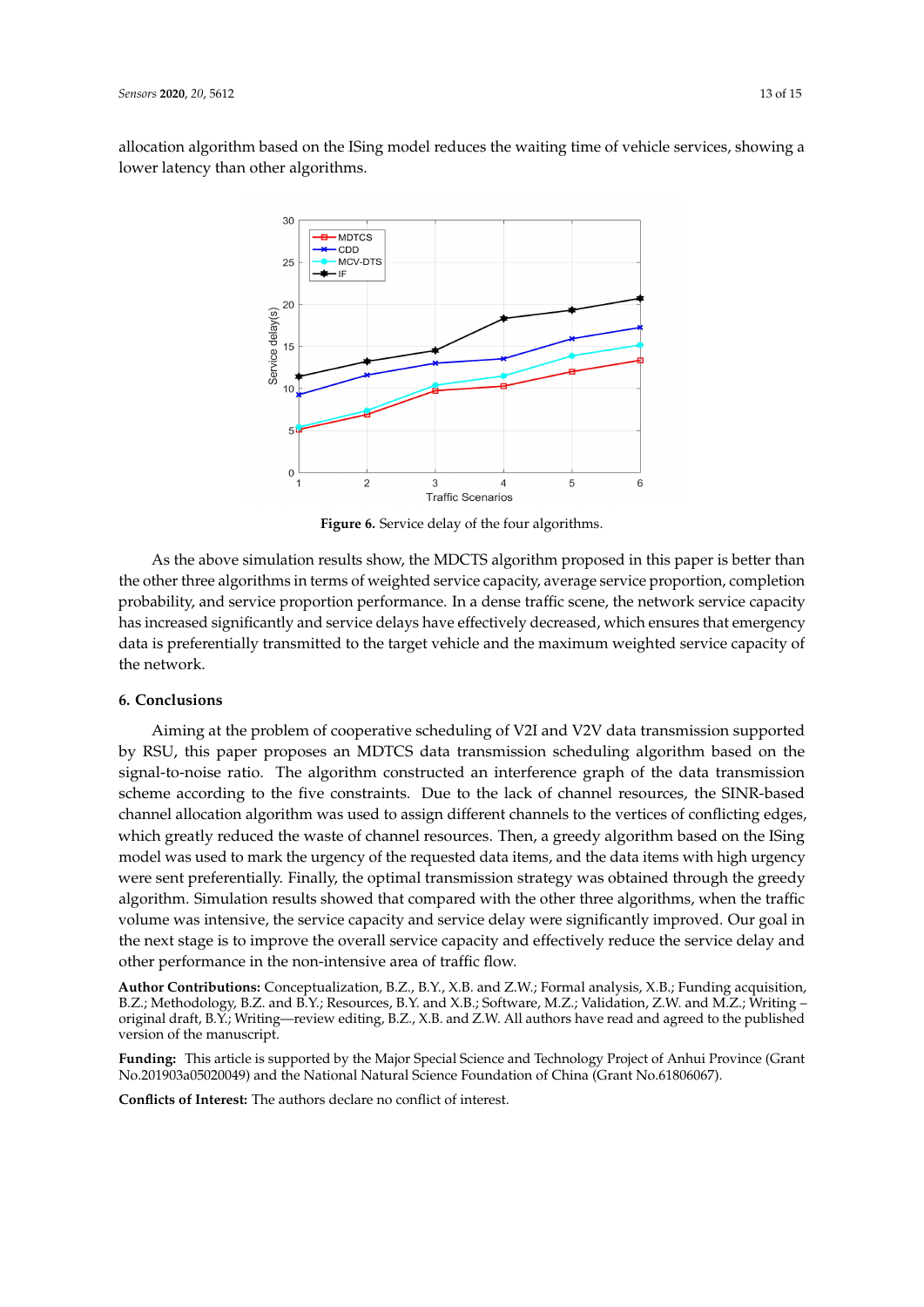## **References**

- <span id="page-13-0"></span>1. Chitanvis, R.; Ravi, N.; Zantye, T.; El-Sharkawy, M. Collision avoidance and Drone surveillance using Thread protocol in V2V and V2I communications. In Proceedings of the 2019 IEEE National Aerospace and Electronics Conference (NAECON), Dayton, OH, USA, 15–19 July 2019; pp. 406–411. [\[CrossRef\]](http://dx.doi.org/10.1109/NAECON46414.2019.9058170)
- <span id="page-13-1"></span>2. Liu, F.; Chenv, Z.; Xia, B. Data dissemination with network coding in two-way vehicle-to-vehicle networks. *IEEE Trans. Veh. Technol.* **2016**, *65*, 2445–2456. [\[CrossRef\]](http://dx.doi.org/10.1109/TVT.2015.2424915)
- <span id="page-13-2"></span>3. Wu, L.; Xia, Y.; Wang, Z.; Wang, H. Be stable and fair: Robust data scheduling for vehicular networks. *IEEE Access* **2018**, *6*, 32839–32849. [\[CrossRef\]](http://dx.doi.org/10.1109/ACCESS.2018.2843175)
- <span id="page-13-3"></span>4. Chen, L.; Xing, X.; Sun, G.; Qian, J.; Guan, X. Cooperative BSM Dissemination in DSRC/WAVE Based Vehicular Networks. In Proceedings of the International Conference on Wireless Algorithms, Systems, and Applications, Honolulu, HI, USA, 24–26 June 2019; pp. 55–66.
- <span id="page-13-4"></span>5. Bitaghsir, S.A.; Khonsari, A. Modeling and improving the throughput of vehicular networks using cache enabled RSUs. *Telecommun. Syst.* **2019**, *70*, 391–404.
- <span id="page-13-5"></span>6. Chu, F.; Lam, A.; Li, V. Dynamic lane reversal routing and scheduling for connected autonomous vehicles. In Proceedings of the 2017 International Smart Cities Conference (ISC2), Wuxi, China, 14–17 September 2017; pp. 1–6. [\[CrossRef\]](http://dx.doi.org/10.1109/ISC2.2017.8090813)
- <span id="page-13-6"></span>7. Guo, W.; Huang, L.; Chen, L.; Xu, H.; Xie, J. An adaptive collision-free MAC protocol based on TDMA for inter-vehicular communication. In Proceedings of the 2012 International Conference on Wireless Communications and Signal Processing (WCSP), Huangshan, China, 25–27 Octomber 2012; pp. 1–6. [\[CrossRef\]](http://dx.doi.org/10.1109/WCSP.2012.6542833)
- <span id="page-13-7"></span>8. Chen, J.; Lee, V.C.; Liu, K.; Ali, G.M.N.; Chan, E. Efficient processing of requests with network coding in on-demand data broadcast environments. *Inf. Sci.* **2013**, *232*, 27–43. [\[CrossRef\]](http://dx.doi.org/10.1016/j.ins.2012.12.044)
- <span id="page-13-8"></span>9. Dang, D.N.M.; Hong, C.S.; Lee, S.; Huh, E. N. An efficient and reliable MAC in VANETs. *IEEE Commun. Lett.* **2014**, *18*, 616–619. [\[CrossRef\]](http://dx.doi.org/10.1109/LCOMM.2014.030114.132504)
- <span id="page-13-9"></span>10. Gupta, N.; Prakash, A.; Tripathi, R. Clustering based cognitive MAC protocol for channel allocation to prioritize safety message dissemination in vehicular ad-hoc network. *Veh. Commun.* **2016**, *5*, 2214–3096. [\[CrossRef\]](http://dx.doi.org/10.1016/j.vehcom.2016.09.004)
- <span id="page-13-10"></span>11. Nguyen, V.; Oo, Z.; Chuan, P.; Hong, C. An Efficient Time Slot Acquisition on the Hybrid TDMA/CSMA Multichannel MAC in VANETs. *IEEE Commun. Lett.* **2016**, *20*, 970–973. [\[CrossRef\]](http://dx.doi.org/10.1109/LCOMM.2016.2536672)
- <span id="page-13-11"></span>12. Hwang, M.; Dwijaksara, M.H.; Oh, H.S.; Jeon, W.S. Design and implementation of a lightweight data dissemination protocol for V2V communications. In Proceedings of the 2017 International Symposium on Wireless Communication Systems (ISWCS), Bologna, Italy, 28–31 August 2017; pp. 101–106. [\[CrossRef\]](http://dx.doi.org/10.1109/ISWCS.2017.8108091)
- <span id="page-13-12"></span>13. Nguyen, V.; Kim, O.T.T.; Pham, C.; Oo, T.Z.; Tran, N.H.; Hong, C.S. A survey on adaptive multi-channel MAC protocols in VANETs using Markov models. *IEEE Access* **2018**, *6*, 16493–16514. [\[CrossRef\]](http://dx.doi.org/10.1109/ACCESS.2018.2814600)
- <span id="page-13-13"></span>14. Karabulut, M.A.; Shah, A.F.M.S.; Ilhan, H. OEC-MAC: A Novel OFDMA Based Efficient Cooperative MAC Protocol for VANETS. *IEEE Access* **2020**, *8*, 94665–94677. [\[CrossRef\]](http://dx.doi.org/10.1109/ACCESS.2020.2995807)
- <span id="page-13-14"></span>15. Siddik, M.A.; Moni, S.S.; Alam, M.S.; Johnson, W.A. SAFE-MAC: Speed Aware Fairness Enabled MAC Protocol for Vehicular Ad-hoc Networks. *Sensors* **2019**, *19*, 2405. [\[CrossRef\]](http://dx.doi.org/10.3390/s19102405)
- <span id="page-13-15"></span>16. Liu, K.; Lee, V.C.S.; Ng, J.K.Y.; Chen, J.; Son, S.H. Temporal data dissemination in vehicular cyber–physical systems. *IEEE Trans. Intell. Transp. Syst.* **2014**, *15*, 2419–2431. [\[CrossRef\]](http://dx.doi.org/10.1109/TITS.2014.2316006)
- <span id="page-13-16"></span>17. Azizian, M.; Cherkaoui, S.; Hafid, A.S. A distributed cluster based transmission scheduling in VANET. In Proceedings of the 2016 IEEE International Conference on Communications (ICC), Kuala Lumpur, Malaysia, 22–27 May 2016; pp. 1–6. [\[CrossRef\]](http://dx.doi.org/10.1109/ICC.2016.7511574)
- <span id="page-13-17"></span>18. Zeng, F.; Zhang, R.; Cheng, X.; Yang, L. Channel prediction based scheduling for data dissemination in VANETs. *IEEE Commun. Lett.* **2017**, *21*, 1409–1412. [\[CrossRef\]](http://dx.doi.org/10.1109/LCOMM.2017.2676766)
- <span id="page-13-18"></span>19. Wang, J.; Liu, K.; Xiao, K.; Chen, C.; Wu, W. Dynamic clustering and cooperative scheduling for vehicle-to-vehicle communication in bidirectional road scenarios. *IEEE Trans. Intell. Transp. Syst.* **2018**, *19*, 1913–1924. [\[CrossRef\]](http://dx.doi.org/10.1109/TITS.2017.2743821)
- <span id="page-13-19"></span>20. Dai, P.L.; Liu, K.; Zhang, H.J. Temporal Information Services in Large-Scale Vehicular Networks Through Evolutionary Multi-Objective Optimization. *IEEE Trans. Intell. Transp. Syst.* **2019**, *20*, 218–231. [\[CrossRef\]](http://dx.doi.org/10.1109/TITS.2018.2803842)
- <span id="page-13-20"></span>21. Zhao, C.; Han, J.; Ding, X.; Shi, L.; Yang, F. An Analytical Model for Interference Alignment in Broadcast Assisted VANETs. *Sensors* **2019**, *19*, 4988. [\[CrossRef\]](http://dx.doi.org/10.3390/s19224988) [\[PubMed\]](http://www.ncbi.nlm.nih.gov/pubmed/31731810)